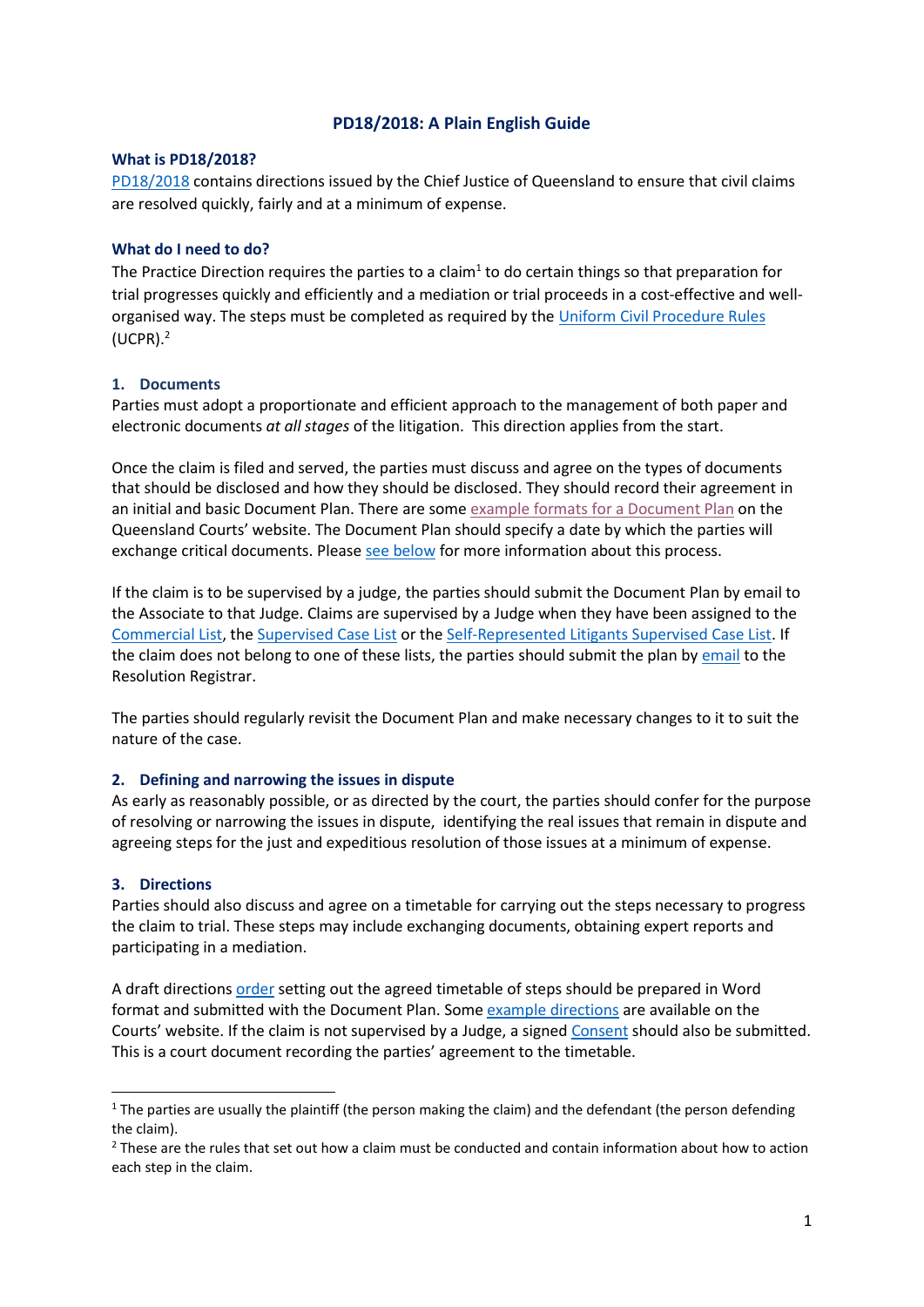## <span id="page-1-1"></span>What should be included in the draft order?

The draft order should comprise a timetable of specific times and dates rather than phrases, for example, state *By 4.00pm on 20 August 2019…* rather than *Within 14 days of service of the Defence…*

If amended pleadings are to be filed (that is, an Amended Statement of Claim, an Amended Defence and/or an Amended Reply), the draft order should specify dates for this.

If one party needs more information about another party's pleading, the draft order should specify dates for the party to request the information (known as a request for further and better particulars) and for the other party to respond.

The draft order should specify when and how documents are to be disclosed. The parties may agree to defer disclosure until the real issues in dispute are identified; or limit disclosure to specified documents or classes of documents. They may agree to have disclosure in stages.

If the parties intend to rely on expert opinion in proving their case, the draft order should provide, either:

- a) for the appointment of a joint expert as required by [the practice direction on experts;](https://www.courts.qld.gov.au/__data/assets/pdf_file/0007/86398/sc-pd-2of2005.pdf) or
- b) for the experts in the same area of expertise to meet and identify the matters on which they agree and disagree, and the reasons why, and attempt to resolve any disagreement.

If the parties agree to participate in [a mediation,](https://www.courts.qld.gov.au/going-to-court/alternative-dispute-resolution/mediation) the draft order should specify the date by which the parties are to file a consent order for mediation and the date by which the mediation is to be conducted[. Rule 323 UCPR](https://www.legislation.qld.gov.au/view/html/inforce/current/sl-1999-0111#sec.323) sets out what needs to be included in the [consent order.](https://www.courts.qld.gov.au/__data/assets/word_doc/0004/88339/ucpr-f-33-070614.doc)

The final paragraph of the draft order should provide for the filing of a [Request for Trial Date.](https://www.courts.qld.gov.au/__data/assets/word_doc/0008/88388/ucpr-f-48v4-070614.doc) This document notifies the court that the parties believe the claim is ready for trial. See the readiness checklist annexed to the [practice direction about obtaining trial dates](https://www.courts.qld.gov.au/__data/assets/pdf_file/0008/86426/sc-pd-9of2010.pdf) for the steps to be completed by the parties before signing and filing a Request for Trial Date.

## <span id="page-1-0"></span>**4. Critical Documents, exchanging documents and saving costs**

Once the pleadings have been filed and served, critical documents should be exchanged. Critical documents are a party's disclosable documents likely to have a decisive effect on the outcome of the dispute. They may either support or undermine the disclosing party's case.

If the parties agree to initially restrict the exchange of documents to certain categories of documents, as permitted by [rule 224 UCPR,](https://www.legislation.qld.gov.au/view/html/inforce/current/sl-1999-0111#sec.224) they should record this agreement in the Document Plan and in the draft order for directions.

If there are only a small number of documents to be disclosed in the claim, the parties may agree to exchange all disclosable documents at this time.

The parties should exchange documents as full text searchable, multi-page pdf files on USB, CD or DVD, unless there is a cost-effective and simpler alternative. The exchange of paper documents may be easier and less expensive where there is a relatively small number of documents to be disclosed.

The [Practice Direction about technology in the Supreme Court](https://www.courts.qld.gov.au/__data/assets/pdf_file/0016/130507/sc-pd10of2011.pdf) contains useful information about managing documents electronically.